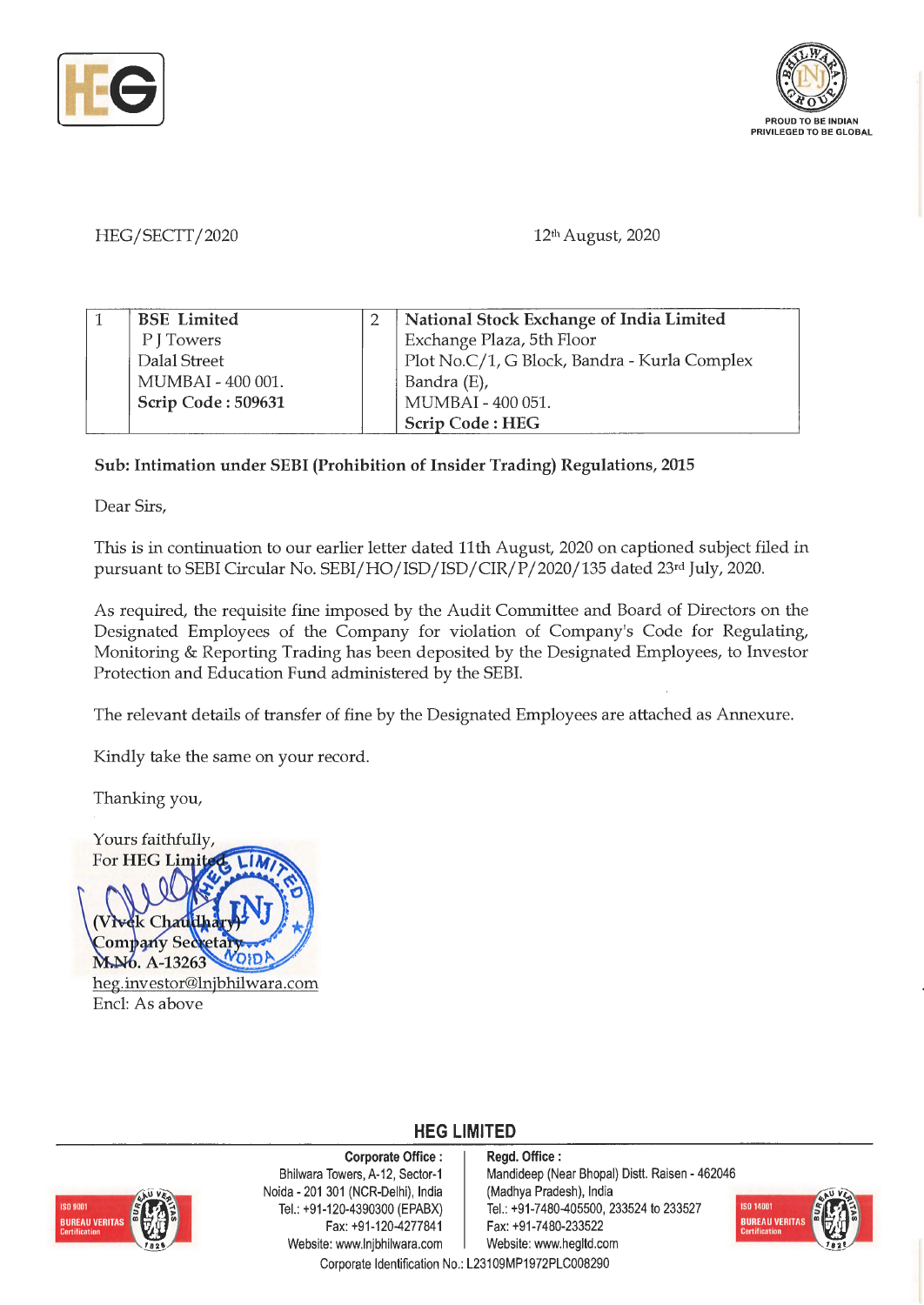| <b>Particulars</b>                                         |                               | <b>Details</b>    |  |
|------------------------------------------------------------|-------------------------------|-------------------|--|
| Name of Designated Person                                  |                               | Manoj Kumar Gupta |  |
| If any amount collected under Code of Conduct violation(s) |                               |                   |  |
| Mode of transfer to SEBI-IPEF (Online/Demand Draft)        |                               | Online            |  |
| Details of transfer/payment<br>In case of Online:          |                               |                   |  |
| <b>Particulars</b>                                         | <b>Details</b>                |                   |  |
| Name of transferor                                         | Manoj Kumar Gupta             |                   |  |
|                                                            |                               |                   |  |
| Bank Name, branch and                                      | State Bank of India           |                   |  |
| Account number                                             | Mandideep                     |                   |  |
|                                                            | Account Number-10737200260    |                   |  |
| UTR/Transaction reference                                  | SBIN520224419937              |                   |  |
| <b>Transaction</b> date                                    | 11 <sup>th</sup> August, 2020 |                   |  |

Yours faithfully, For **HEG Limited** 

Ila  $\mathbb{C}$ 0 LIM (Vivel Chaud ary Company Secretar! NOID **PAN: AEMPC9546D Place: Noida Date: 121h August, 2020 heg.investor@lnjbhilwara.com**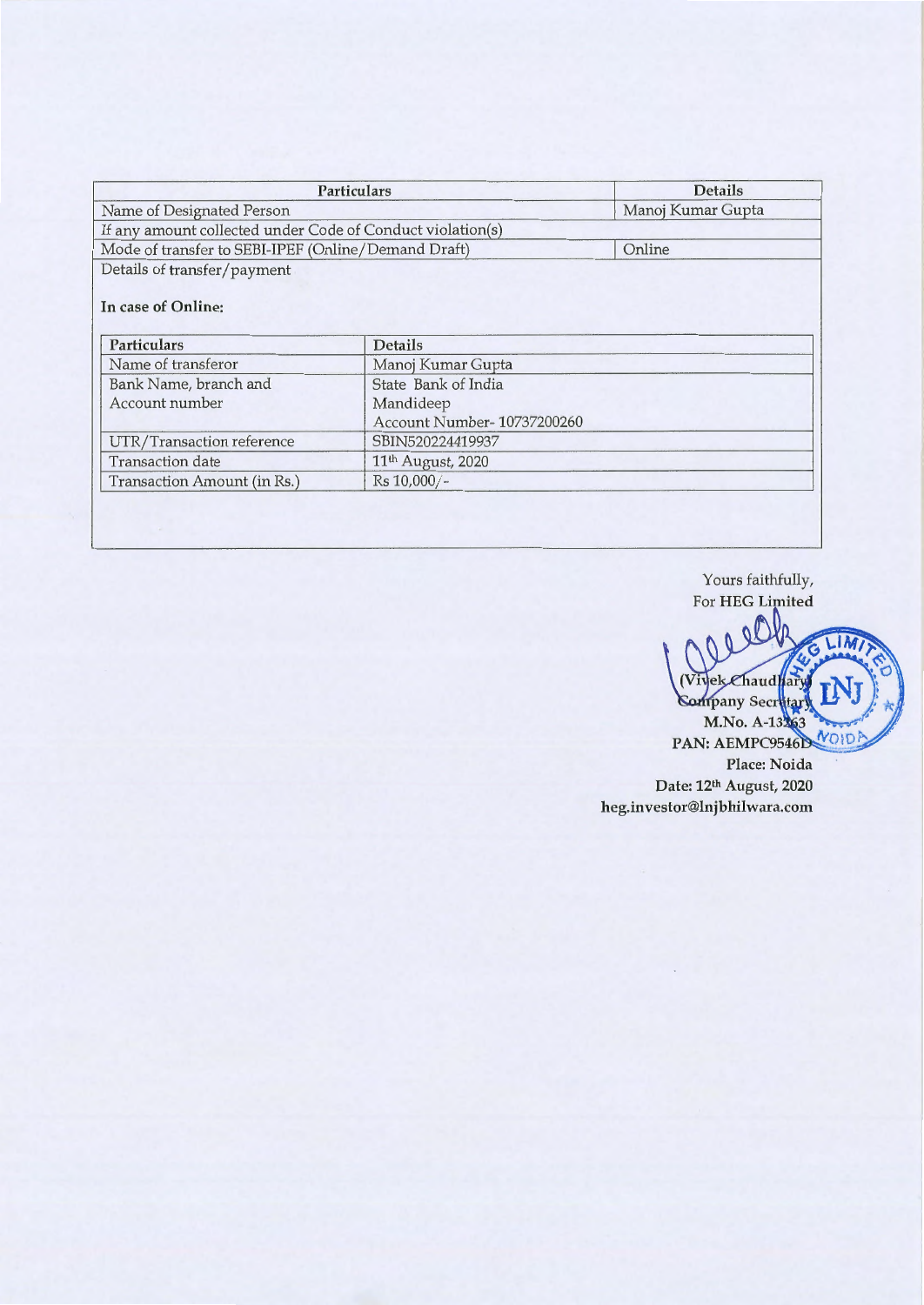| Particulars                                                |                                    | <b>Details</b> |  |
|------------------------------------------------------------|------------------------------------|----------------|--|
| Name of Designated Person                                  |                                    | Shaji Thomas   |  |
| If any amount collected under Code of Conduct violation(s) |                                    |                |  |
| Mode of transfer to SEBI-IPEF (Online/Demand Draft)        |                                    | Online         |  |
| Details of transfer/payment                                |                                    |                |  |
| In case of Online:<br><b>Particulars</b>                   | Details                            |                |  |
| Name of transferor                                         | Shaji Thomas                       |                |  |
| Bank Name, branch and                                      | <b>ICICI</b> Bank                  |                |  |
| Account number                                             | Sector-1, Noida                    |                |  |
|                                                            | Account Number-107001540939        |                |  |
| UTR/Transaction reference                                  | NEFT Transaction Number-2050833194 |                |  |
| <b>Transaction</b> date                                    | 12 <sup>th</sup> August, 2020      |                |  |
| Transaction Amount (in Rs.)                                | Rs 25,000/-                        |                |  |
|                                                            |                                    |                |  |

Yours faithfully, For **HEG** Limited

LIM. vek Chaudha Company Secretar M.No. A-132830

**PAN: AEMPC9546D Place: Noida Date: 12th August, 2020 heg.investor@lnjbhilwara.com**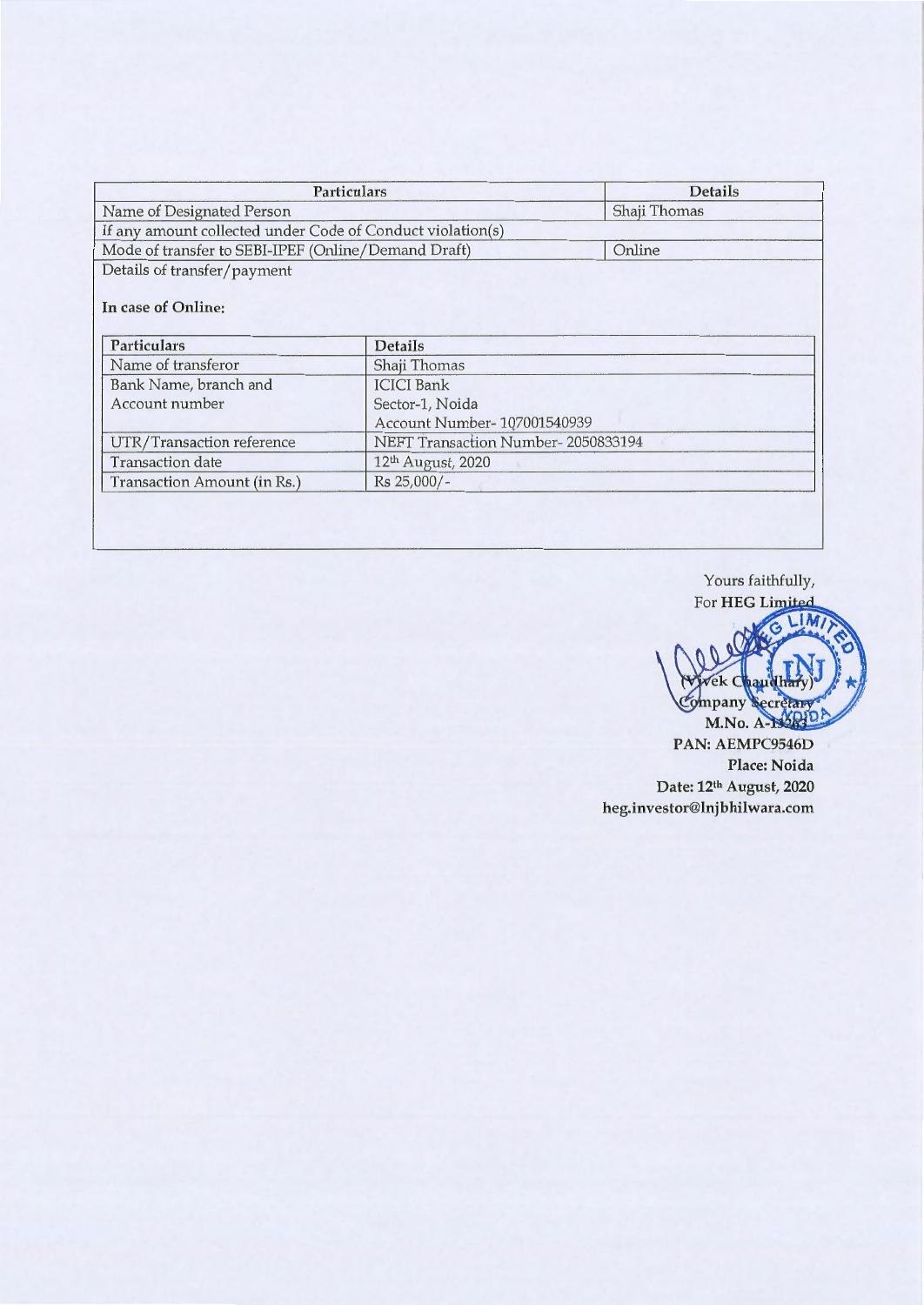| Particulars                                                | <b>Details</b>                          |        |
|------------------------------------------------------------|-----------------------------------------|--------|
| Name of Designated Person                                  | Vinod Mehta                             |        |
| If any amount collected under Code of Conduct violation(s) |                                         |        |
| Mode of transfer to SEBI-IPEF (Online/Demand Draft)        |                                         | Online |
| Details of transfer/payment                                |                                         |        |
| In case of Online:<br>Particulars                          | Details                                 |        |
| Name of transferor                                         | Vinod Mehta                             |        |
|                                                            | <b>ICICI</b> Bank                       |        |
|                                                            |                                         |        |
| Bank Name, branch and<br>Account number                    |                                         |        |
|                                                            | Gulapura<br>Account Number-004501017903 |        |
| UTR/Transaction reference                                  | 022414755812                            |        |
| <b>Transaction</b> date                                    | 11 <sup>th</sup> August, 2020           |        |



**PAN: AEMPC9546D Place: Noida Date: 12th August, 2020 heg.investor@lnjbhilwara.com**